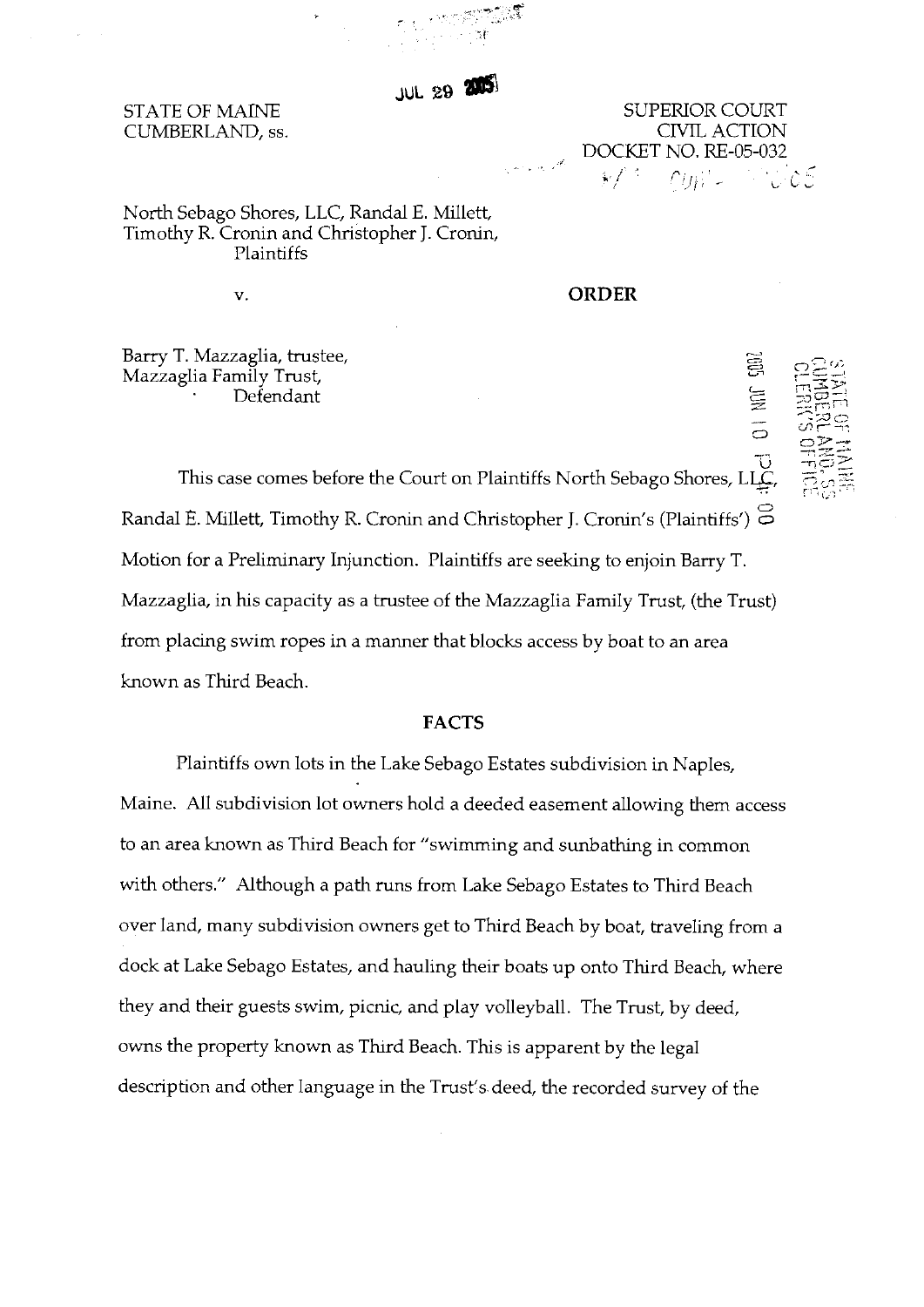property, and the express inclusion of land that is "seasonally submerged and sand bars" in the survey description.<sup>1</sup>

In the summer, Third Beach is often filled with boats and jet skis, with other boats waiting for spaces on the beach to open up. Heavy use of Third Beach has resulted in increased garbage on the beach, as well as incidents requiring law enforcement to intervene. In response, the Trust created a protected swim area for its own use and use by easement holders from Lake Sebago Estates. For several successive summers, the Trust has place swim ropes in the water in a way that allows boats to anchor in shallow water next to the beach and allows boat passengers to wade to shore. However, direct access to the beach by boat is largely blocked. One of the Plaintiffs, Randal Millett, is disabled and claims his only practical access to Third Beach is from the water.

On March 4, 2005, Plaintiffs brought their complaint against the Trust, alleging Nuisance and Trespass (Count I), Interference with Easement Rights (Count III) and seeking to have this Court determine the Trust's right to place swim ropes in an area burdened by Plaintiffs' easement (Count II). Plaintiffs also moved for a preliminary injunction, barring the Trust from again installing swim ropes in the area burdened by Plaintiffs' easements pending the outcome of this litigation.

### **STANDARD OF REVIEW**

<sup>&</sup>lt;sup>1</sup> J. Fritzsche decided the issue of the Trust's ownership of Third Beach, including the seasonally submerged areas and sandbars in RE-03-018, enjoining a defendant in that case, who is not an owner of property at Lake Sebago Estates, from entering Third Beach.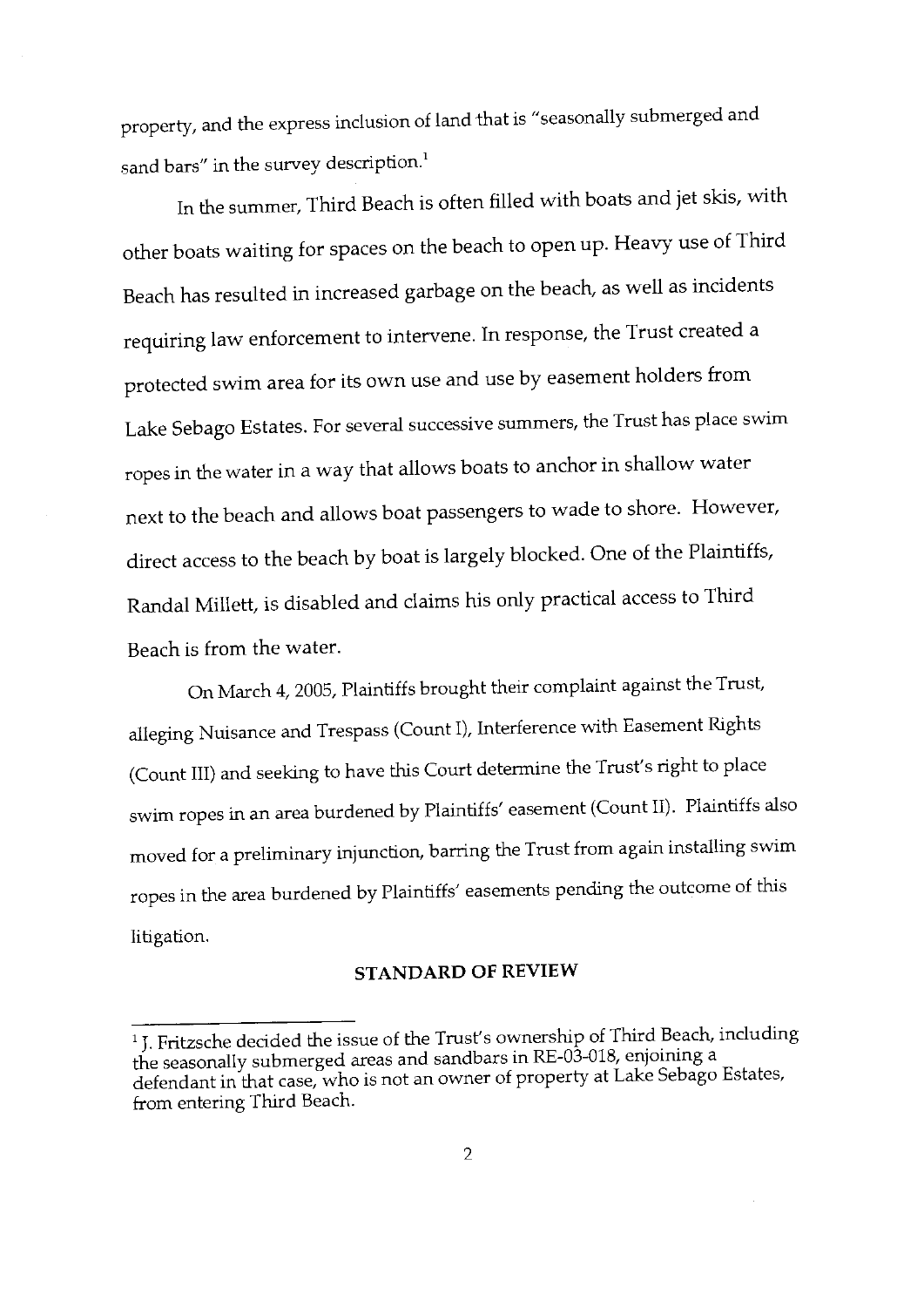A party seeking relief by a preliminary injunction "has the burden of demonstrating to the court that (1) it will suffer irreparable injury if the injunction is not granted; (2) such injury outweighs any harm which granting the injunctive relief would inflict on the other party; (3) it has a likelihood of success on the merits (at most, a probability; at least, a substantial possibility); and (4) the public interest will not be adversely affected by granting the injunction. Bangor Historic Track, Inc. v. Dept. of Agric., 2003 ME 140, [ 9, 837 A.2d 129, 132 (citing Dep't of Envtl. Prot. v. Emerson, 563 A.2d 762, 768 (Me. 1989); Ingraham v. Univ. of Maine at Orono, 441 A.2d 691, 693 (Me. 1982)).).

"[I]rreparable injury will be more or less presumed from a showing of interference with an easement or right of way, and the injunction may issue if the plaintiff's right is clear." Horton & McGehee, Maine Civil Remedies § 5-5(b)(4) at 112 (4th ed. 2004). For example, where an easement provided plaintiffs with their only means of access to their lakeshore property, defendants were enjoined from blocking that access. LeMay v. Anderson, 397 A.2d 984, 989 (Me. 1979). However, "[f]ailure to demonstrate that any one of these criteria are [sic] met requires that injunctive relief be denied." Bangor Historic Track, [10, 837 A.2d at 132-33 (citation omitted).

Criteria 3: Success on the merits.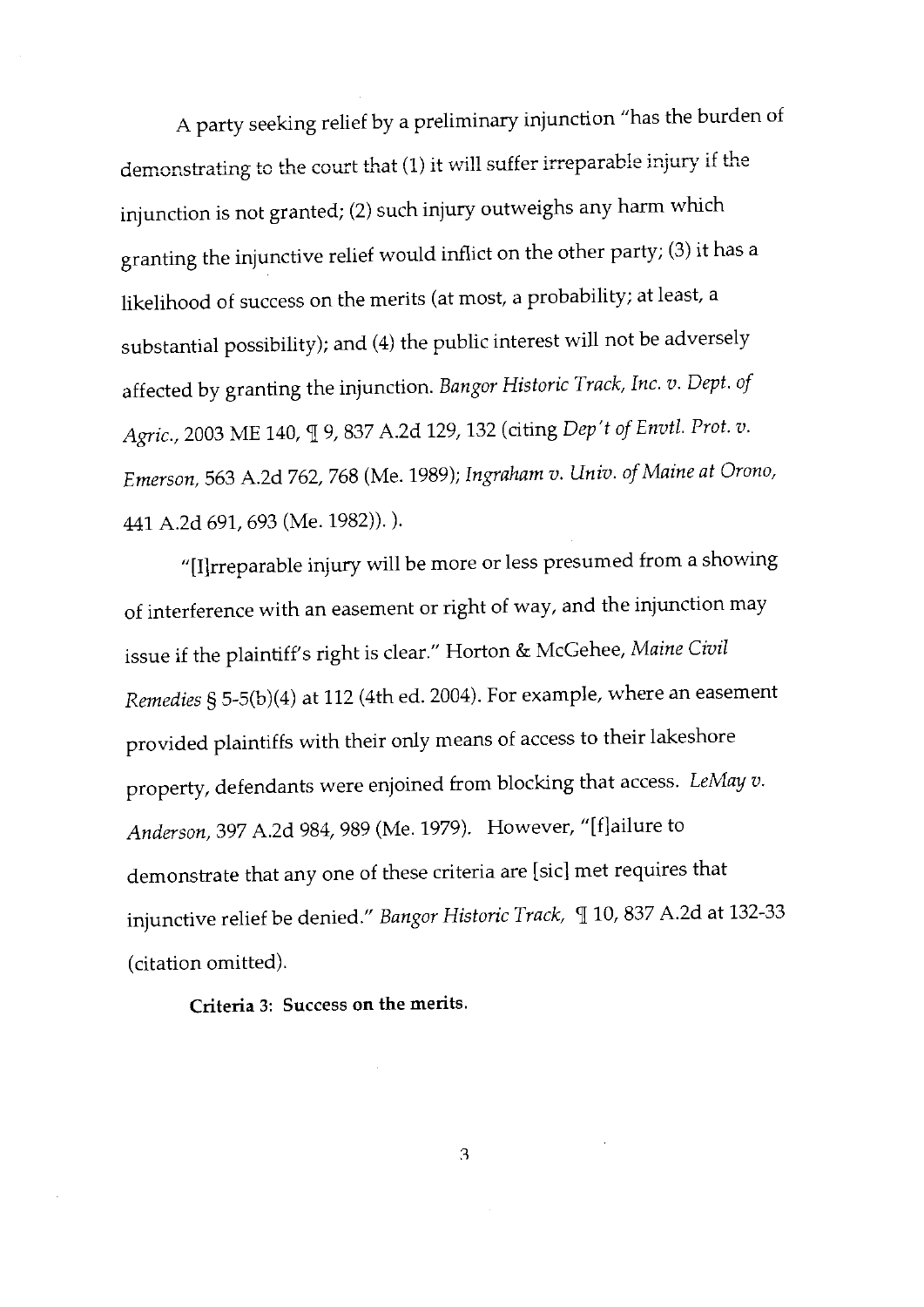Plaintiffs maintain they have a likelihood of success on their statutory nuisance claim, their common law nuisance theory, and their claim of interference with easement rights.

a. Statutory nuisance.

Title 17 M.R.S.A. § 2701 allows a person "injured in his comfort, property or the enjoyment of his estate" by a private or common law nuisance to maintain a civil action. Charlton v. Town of Oxford, 2001 ME 104,  $\P$  23, 774 A.2d 366, 374. The Law Court has held § 2701 is "intended to apply to those nuisances presently delineated in 17 M.R.S.A. § 2802."<sup>2</sup> Id. ¶ 24 (citing Johnson v. Whitten, 384 A.2d 698, 702 (Me. 1978)). Here it is difficult to see how Plaintiffs' claim of interference with access to a private lakefront beach by boat can meet any of the statutory definitions under § 2802 of a miscellaneous nuisance. The shallow area around two sand bars is not a navigable river or harbor, there is no source from which people collect water, nor is there a public dock or other common landing

 $2$  § 2802. Miscellaneous nuisances

The erection, continuance or use of any building or place for the exercise of a trade, employment or manufacture that, by noxious exhalations, offensive smells or other annoyances, becomes injurious and dangerous to the health, comfort or property of individuals or of the public; causing or permitting abandoned wells or tin mining shafts to remain unfilled or uncovered to the injury or prejudice of others; causing or suffering any offal, filth or noisome substance to collect or to remain in any place to the prejudice of others; obstructing or impeding, without legal authority, the passage of any navigable river, harbor or collection of water; corrupting or rendering unwholesome or impure the water of a river, stream, pond or aquifer; imprudent operation of a watercraft as defined in Title 12, section 13068, subsection 8; unlawfully diverting the water of a river, stream, pond or aquifer from its natural course or state to the injury or prejudice of others; and the obstructing or encumbering by fences, buildings or otherwise of highways, private ways, streets, alleys, commons, common landing places or burying grounds are nuisances within the limitations and exceptions mentioned. Any places where one or more old, discarded, worn-out or junked motor vehicles as defined in Title 29-A, section 101, subsection 42, or parts thereof, are gathered together, kept, deposited or allowed to accumulate, in such manner or in such location or situation either within or without the limits of any highway, as to be unsightly, detracting from the natural scenery or injurious to the comfort and happiness of individuals and the public, and injurious to property rights, are public nuisances. 17 M.R.S.A. § 2802 (2004)(emphasis added).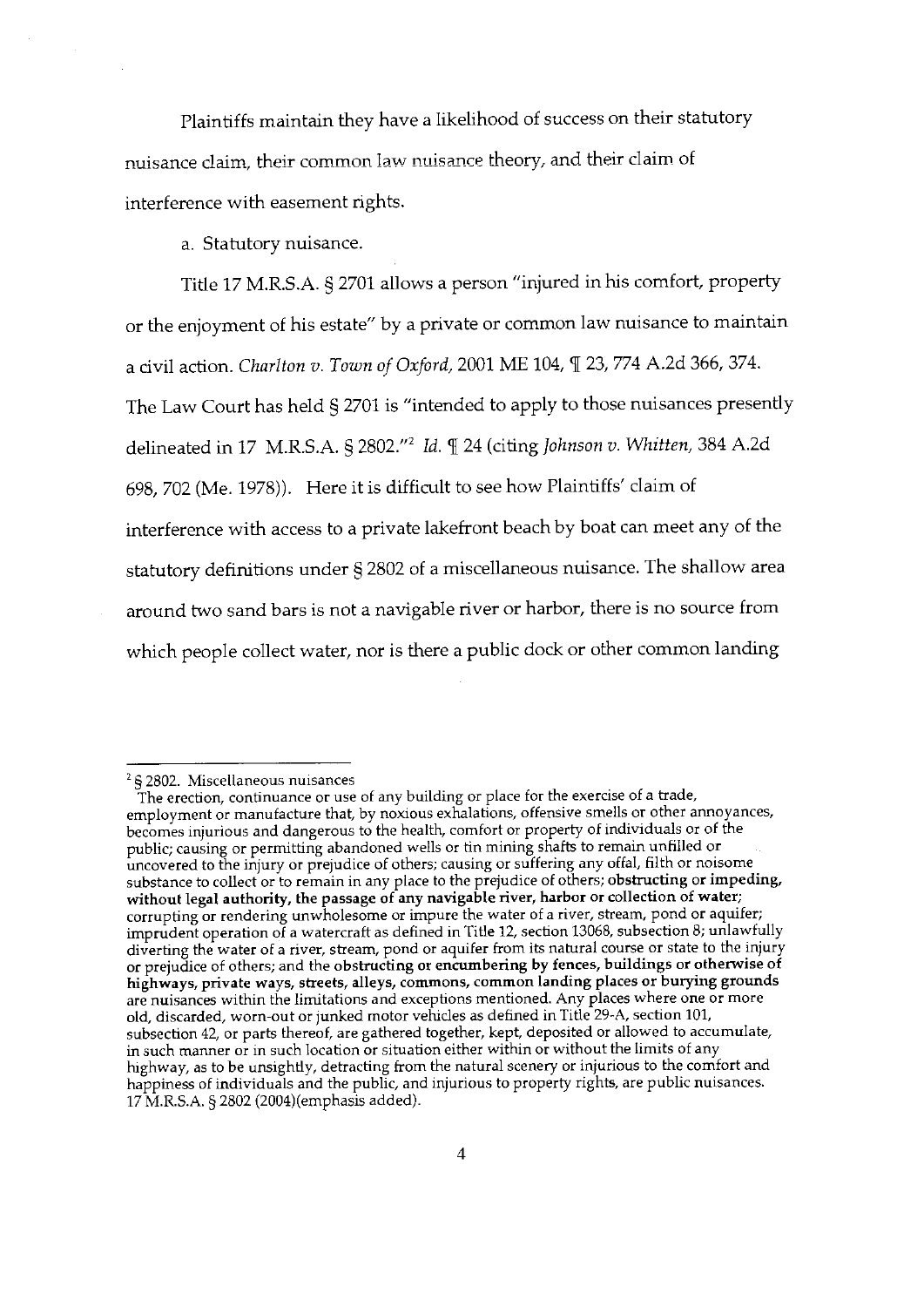place within the meaning of 17 M.R.S.A. § 2802.<sup>3</sup> The likelihood of Plaintiffs' success on the merits of a claim under these statutes is far from substantial.

b. Common law nuisance

Common law nuisance claims require plaintiffs to show "substantial interference," such that "the land is reduced in value because of the defendant's conduct." Charlton, I 36, 774 A.2d at 377 (noting that "a good working rule would be that the annoyance cannot amount to unreasonable interference until it results in a depreciation in the market or rental value of the land.") Id. n.10. Here, the Plaintiffs have not offered any evidence suggesting that their easement or lots will be reduced in value if access to Third Beach by boat is blocked or reduced because of the swim ropes, and their success on the merits under a common law nuisance theory is also far from clear. Indeed, a plausible argument could be made that the swim ropes enhance the value of Plaintiffs' easements by making them more amendable to their stated purposes: swimming and sunbathing.

c. Easement rights

Finally Plaintiffs maintain they will prevail on a claim of interference with their easement right. However, on the facts before the Court, their likelihood of success is uncertain.

<sup>&</sup>lt;sup>3</sup> To read "common landing place" to mean any private swimming area or lakefront beach where<br>people pull a boat ashore, as Plaintiffs suggest, goes far beyond the ordinary meaning of a public,<br>designated landing space. (1856) (existence of a public landing cannot be established by use alone without some dedication of the land for that purpose by the municipality).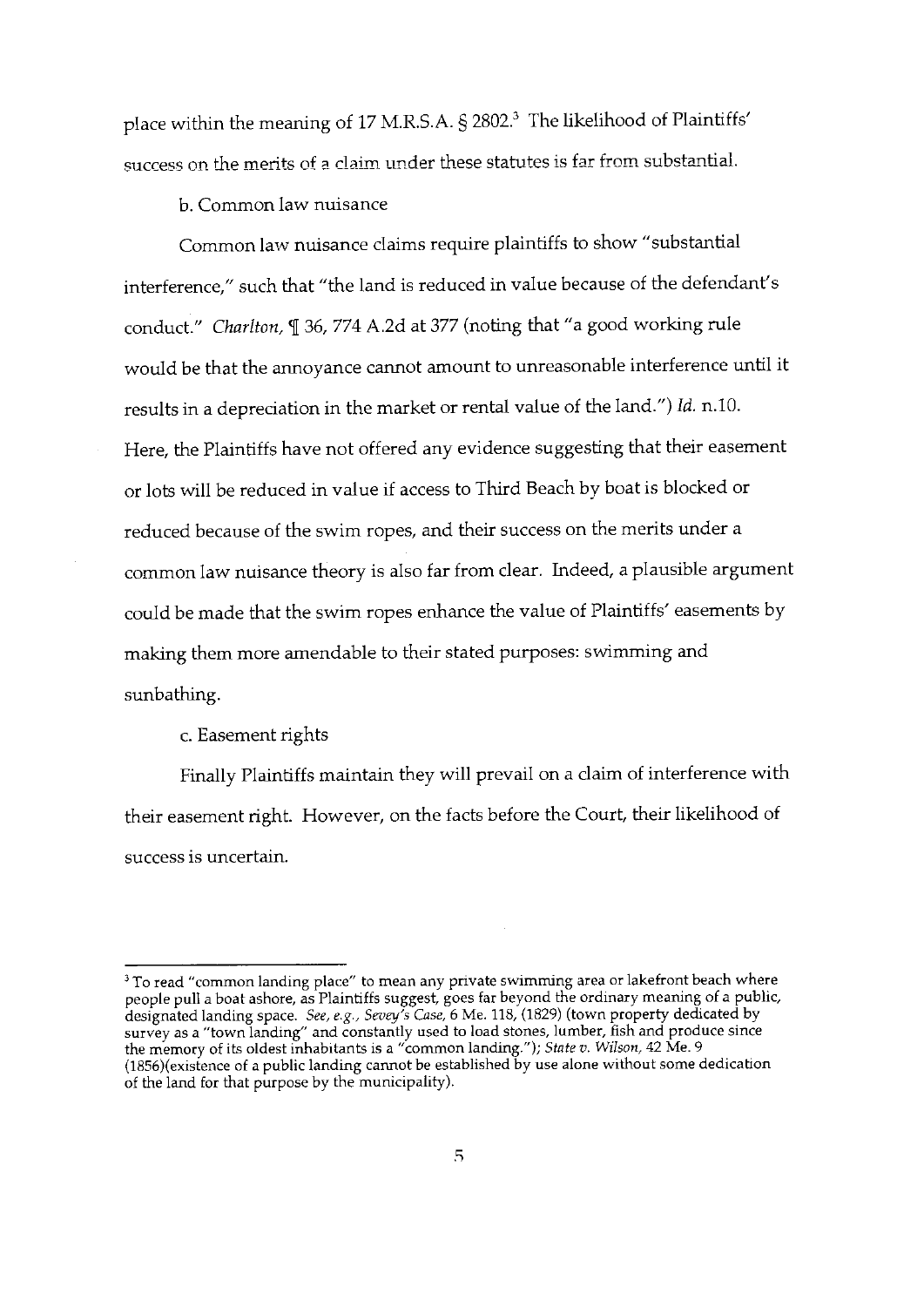The Maine Law Court has upheld injunctions "to prevent or correct wrongful interference with an easement or right of way." Horton & McGehee, Maine Civil Remedies § 5-5(b)(4) at 111 (4th ed. 2004)(citing cases). Construction of language in a deed granting an easement is a question of law and "[t] he scope of a party's easement rights must be determined from the unambiguous language on the face of the deed." Jordan v. Shea, 2002 ME 36, ¶ 14, 791 A.2d 116, 121 (citation omitted). However, the court may be asked to determine the extent, not only of the primary easement rights of Plaintiffs (use of Third Beach for swimming and sunbathing), but also their secondary or implied rights and limitations (accessing Third Beach by boat). "The most significant factor concerning the extent of an easement is the manner in which the easement was created." 4 POWELL ON PROPERTY § 34.12 at 34-134.

Here Plaintiffs' rights to swim and sunbathe at Third Beach are clear from the plain language in the deed. Access between Plaintiffs' dominant and the Trust's servient estates was provided by the developer of Lake Sebago Estates at the time the easement was created, by way of a path and footbridge running directly from a common area of Lake Sebago Estates to Third Beach. Plaintiffs' secondary rights to access Third Beach by water, rather than over the pathway created between the adjacent properties are at issue.

The Law Court has held that the secondary rights necessary for the reasonable enjoyment of an easement pass with that easement. Gutcheon v. Becton, 585 A.2d 818, 822 (Me. 1991). However, easement holders must

6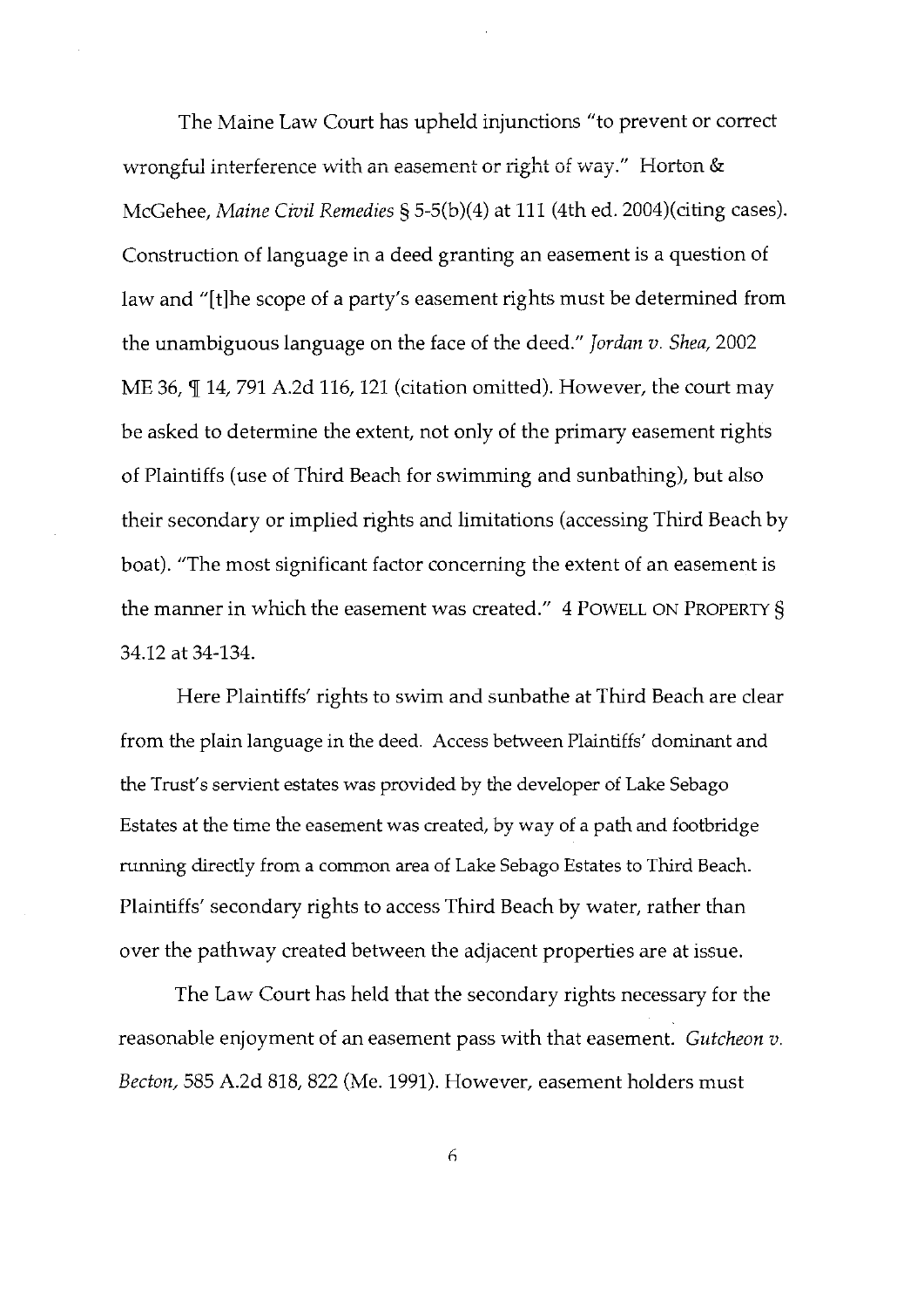exercise those rights in a reasonable manner. Id. See also, Kaler v. Beaman, 49 Me. 207 (1860)(dominant holder must restrict his use of an easement according to the terms or intent of the grant and in a reasonable manner).

Where, as here, grantor and grantees have expressly been granted rights "in common" with others, each party's right "may only be asserted to the point where its exercise does not infringe the reasonable use and enjoyment . . . by other holders of an identical easement." Poire v. Manchester, 506 A.2d 1160, 1162 (Me. 1986). The Law Court held a party with rights in common was entitled to relief "upon showing that he will be disturbed or obstructed in the exercise of his rights." *Id.* (citation omitted).

In Poire, servient and dominant owners had rights "in common" to use a beach of limited size on Sebago Lake. Use by the dominant owners and their guests reached the point where the beach became densely crowded, and there were tense confrontations between the two groups of users. The Law Court found for the servient owners, finding that the relevant inquiry where rights were held in common was not whether the beach easement was overburdened, but whether the actual use of the beach by dominant owners was reasonable in comparison with the actual use made by servient owners. Id. The Law Court also held that "[w] hat is a proper and reasonable use as distinguished from an unreasonable use is a question of fact." Id.

Here the facts could easily be found to show that Plaintiffs' use of Third Beach to bring ashore boats, jet skis, guests, organized sports, and

 $\overline{7}$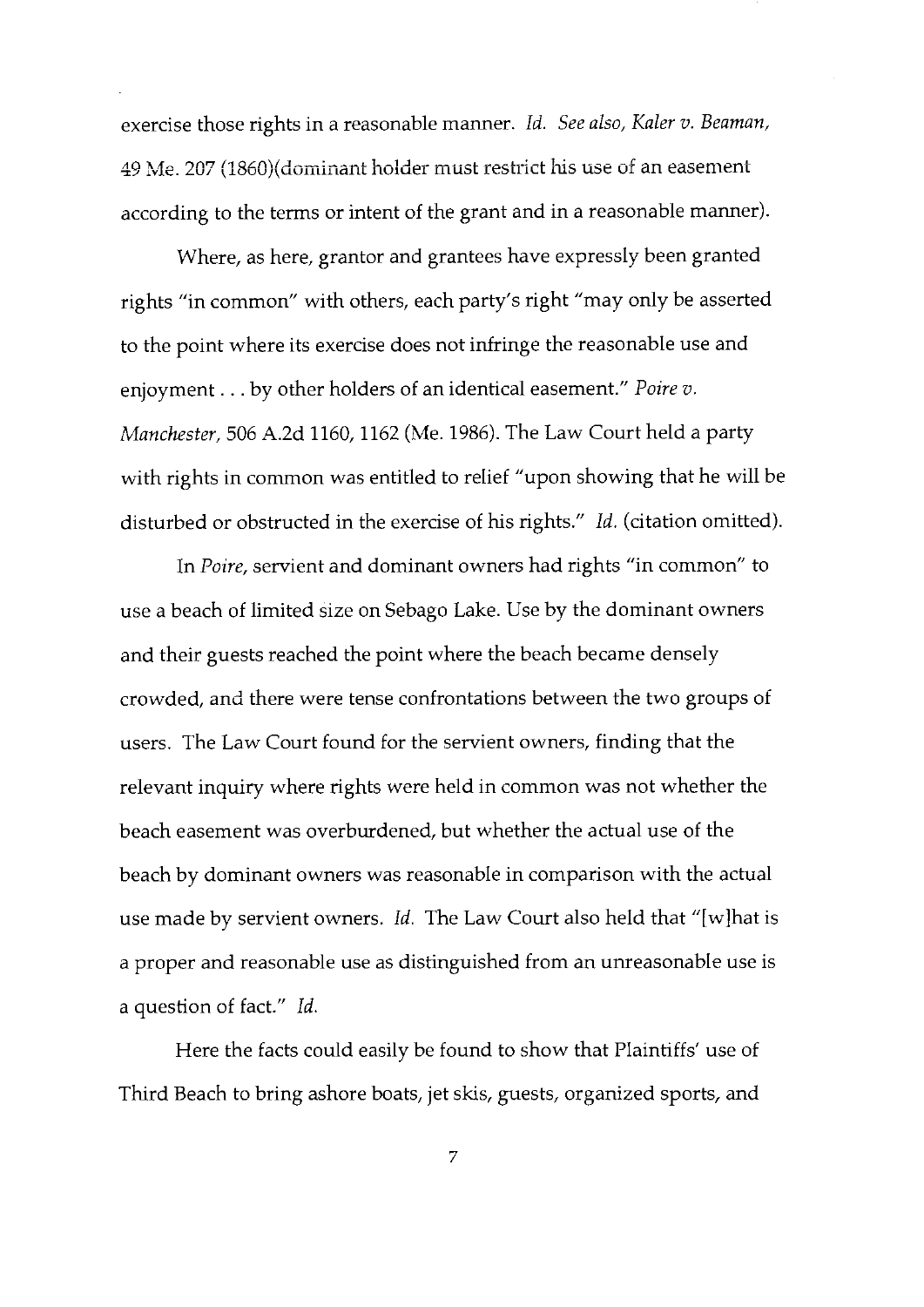possibly members of the general public, is unreasonable and has interfered with the Trust's use and enjoyment of rights held in common to swim and sunbathe. Such use may be found to be unreasonable in light of the access by land expressly created at the time the easement was created by Lake Sebago Estates' developer. Such use may further be found unreasonable in light of the Trust's compromise plan allowing boats to anchor nearby, but not park on the beach, and to allow handicapped persons to make use of its private dock.

Furthermore, Plaintiffs' chance of success on the merits is not substantially possible where the Law Court has held that a servient owner need not allow his safety to be compromised by allowing rapidly moving, motorized vehicles to travel over his property that was subject to a qualitatively different sort of easement, simply to "suit the convenience of the owners of the dominant estate." Davis v. Bruk, 411 A.2d 660, 666 (Me. 1980).

Finally, Plaintiffs here are seeking an injunction, not to preserve the status quo, which for several seasons has included the Trust's installation of the swim rope, but instead Plaintiffs seek an injunction that would "give the plaintiff as a practical matter most or all of the relief ultimately sought." Ingraham v. U. of Me. at Orono, 441 A.2d 691, 693 (Me. 1982)). Plaintiffs fail to meet their burden of showing they have a substantial possibility of success on the merits. Bangor Historic Track, 110, 837 A.2d at 132-33.

8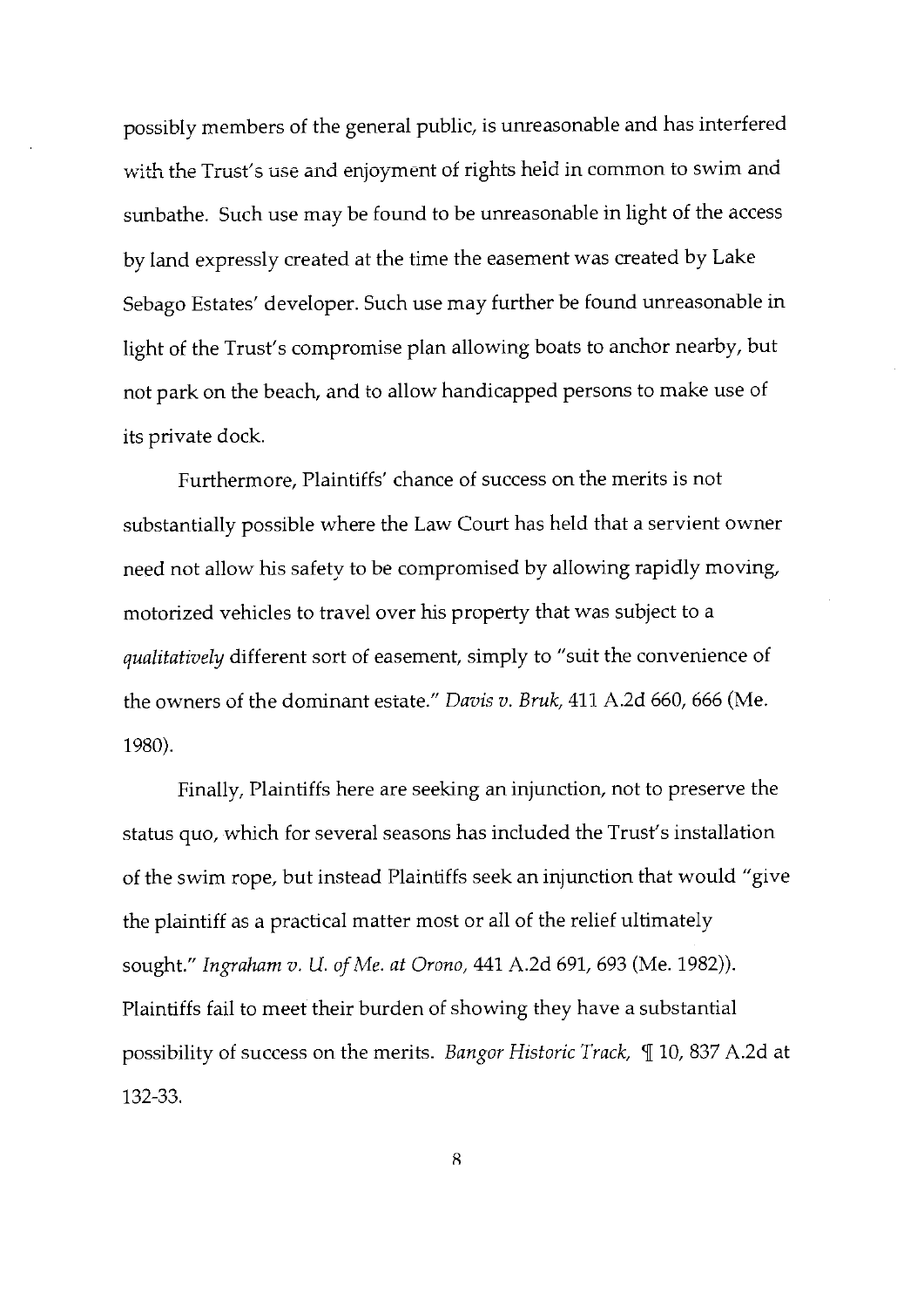Because they have failed to meet their burden of showing a likelihood of success on the merits, Plaintiffs North Sebago Shores, LLC, Randal E. Millett, Timothy R. Cronin and Christopher J<sub>7</sub>Cronin's Motion for a Preliminary Injunction is hereby DENIED.

Date Jane 10, 2005

Justice, Superior Court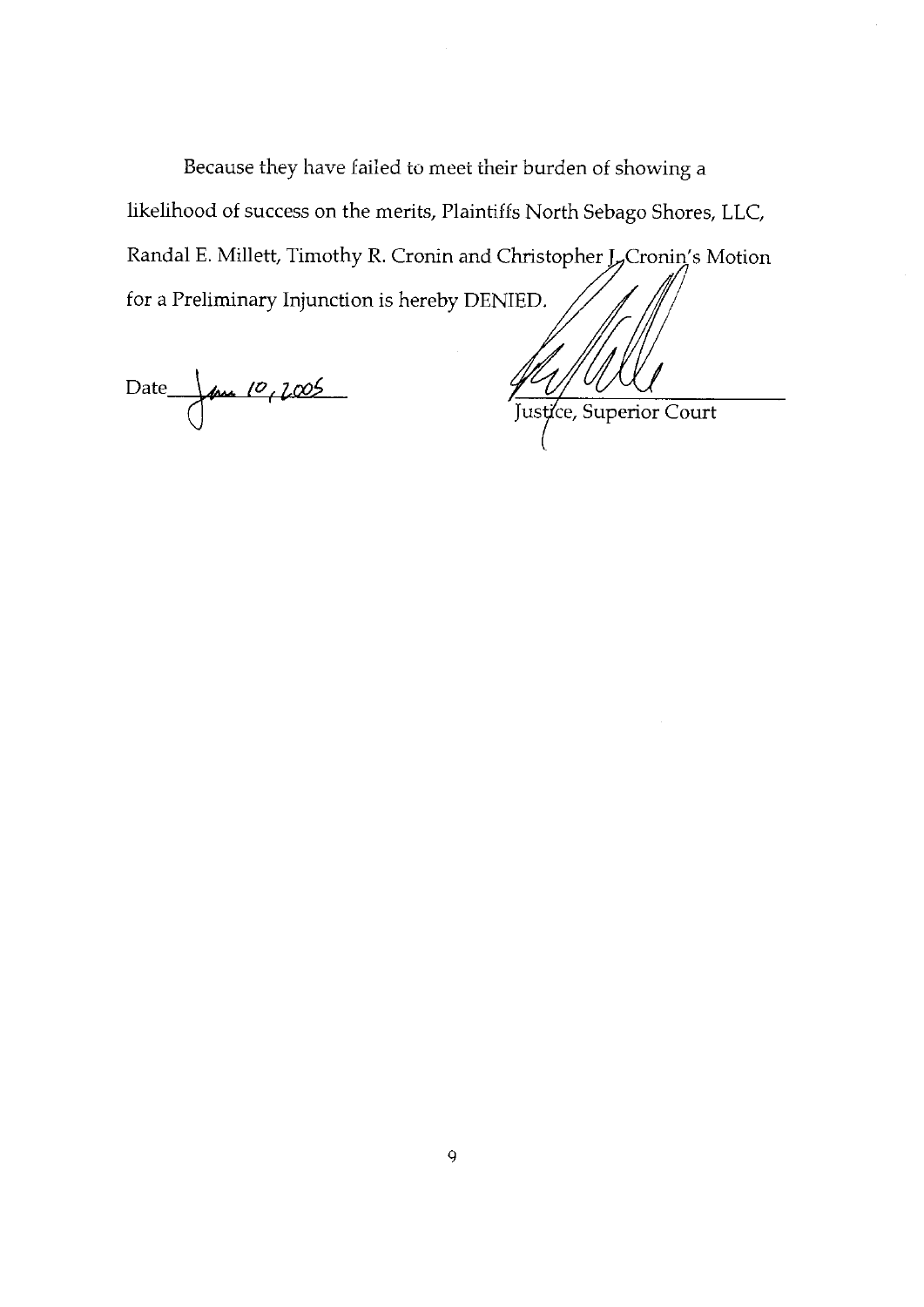**COURTS** ad County x 287 ie 04112-0287  $\label{eq:2.1} \frac{1}{2} \sum_{i=1}^n \frac{1}{2} \sum_{j=1}^n \frac{1}{2} \sum_{j=1}^n \frac{1}{2} \sum_{j=1}^n \frac{1}{2} \sum_{j=1}^n \frac{1}{2} \sum_{j=1}^n \frac{1}{2} \sum_{j=1}^n \frac{1}{2} \sum_{j=1}^n \frac{1}{2} \sum_{j=1}^n \frac{1}{2} \sum_{j=1}^n \frac{1}{2} \sum_{j=1}^n \frac{1}{2} \sum_{j=1}^n \frac{1}{2} \sum_{j=1}^n \frac{$ 

 $\mathbb{R}^2$ 

DANIEL MITCHELL ESQ PO BOX 9729 PORTLAND ME 04104

 $-\mathcal{N}$ 

**COURTS Id County** 

 $\sim$ 

x 287 e 04112-0287

 $\mathcal{L}^{\text{max}}_{\text{max}}$ 

 $\sim 10^{-1}$ 

 $\bar{z}$ 

 $\log\log\left(\frac{2}{\lambda}\right)$ 

 $\mathcal{L}^{\text{max}}_{\text{max}}$ 

CHRISTOPHER NEAGLE ESQ PO BOX 9711 PORTLAND ME 04104-5011

 $\sim$   $\sim$ 

 $\frac{1}{2} \left( \frac{1}{2} \right)$ 

 $\label{eq:2} \frac{1}{\sqrt{2}}\sum_{i=1}^n\frac{1}{\sqrt{2}}\sum_{j=1}^n\frac{1}{j!}\sum_{j=1}^n\frac{1}{j!}\sum_{j=1}^n\frac{1}{j!}\sum_{j=1}^n\frac{1}{j!}\sum_{j=1}^n\frac{1}{j!}\sum_{j=1}^n\frac{1}{j!}\sum_{j=1}^n\frac{1}{j!}\sum_{j=1}^n\frac{1}{j!}\sum_{j=1}^n\frac{1}{j!}\sum_{j=1}^n\frac{1}{j!}\sum_{j=1}^n\frac{1}{j!}\sum_{j=1}^$ 

 $\sim$ 

 $\hat{\mathbf{r}}$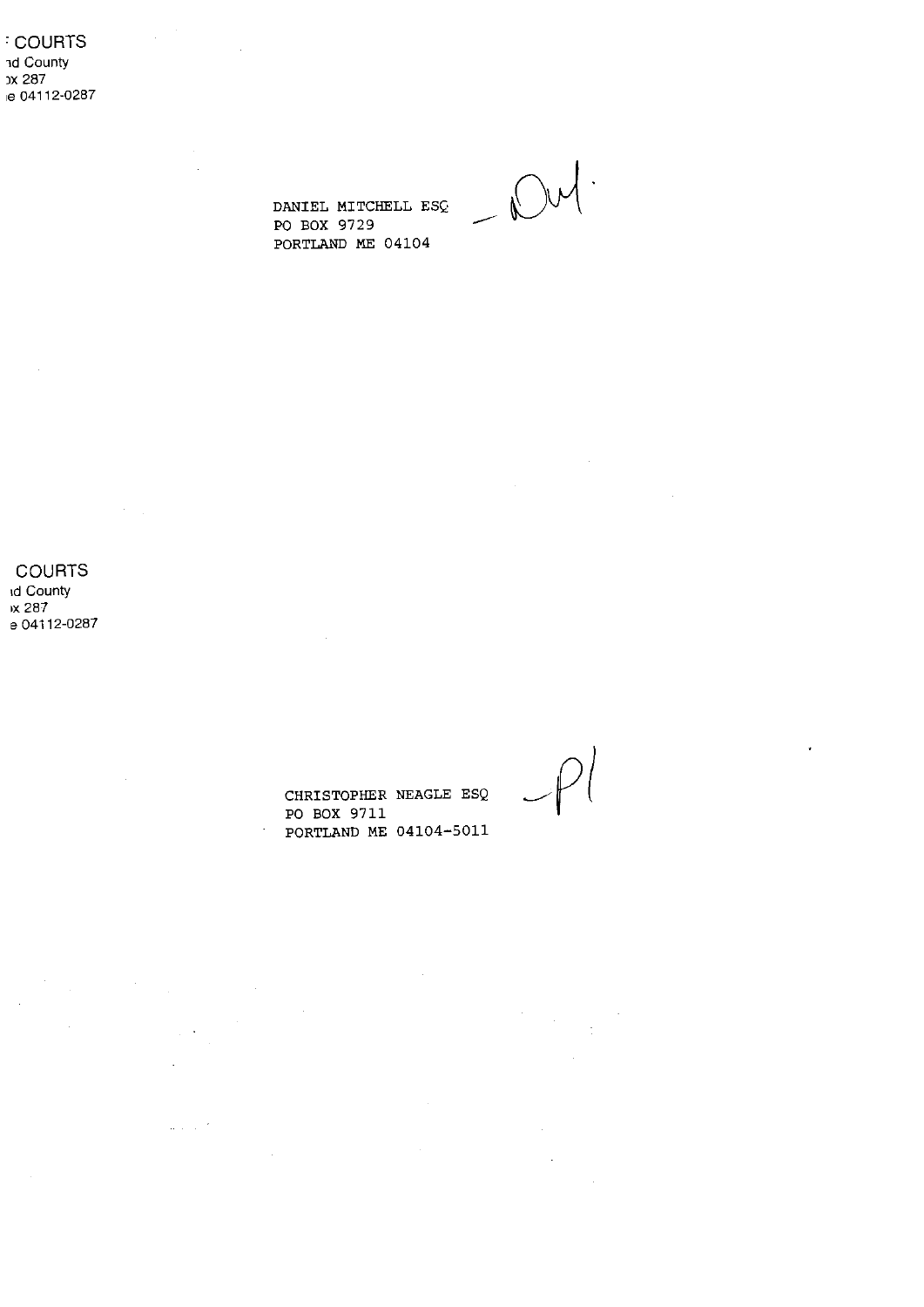

SUPERIOR COURT CIVIL ACTION DOCKET NO. RE-05-032 **(11 14-** *3/2\05* 

North Sebago Shores, LLC, Randal E. Millett, Timothy R. Cronin and Christopher J. Cronin, Plaintiffs

v.

ORDER

Barry T. Mazzaglia, trustee, Mazzaglia Family Trust, Defendant

This case comes before the Court on Plaintiffs' Motion to Alter or Amend its Order of June 10, 2005, denying Plaintiffs' motion for a temporary restraining order.

The parties are engaged in litigation concerning the right of Plaintiffs, owners of property in the Lake Sebago Estates subdivision, to gain access to their easement to Third Beach by boat, rather than by way of the path provided by Lake Sebago Estates when the easement was created. The Defendant Trust owns Third Beach subject to the easement and has erected swim ropes that restrict the ability of boaters to get to Third Beach by water. Boat owners from Lake Sebago Estates can and do anchor nearby and make use of the beach. On June 10,2005, this Court denied Plaintiffs' motion for a temporary restraining order barring installation of the ropes when Plaintiffs failed to meet their burden of showing a likelihood of success on the merits of their claim. This Court found Plaintiffs' success unlikeiy, particularly in light of the Law Court decisions on the rights of parties who hold rights in common to an easement, and the unreasonableness of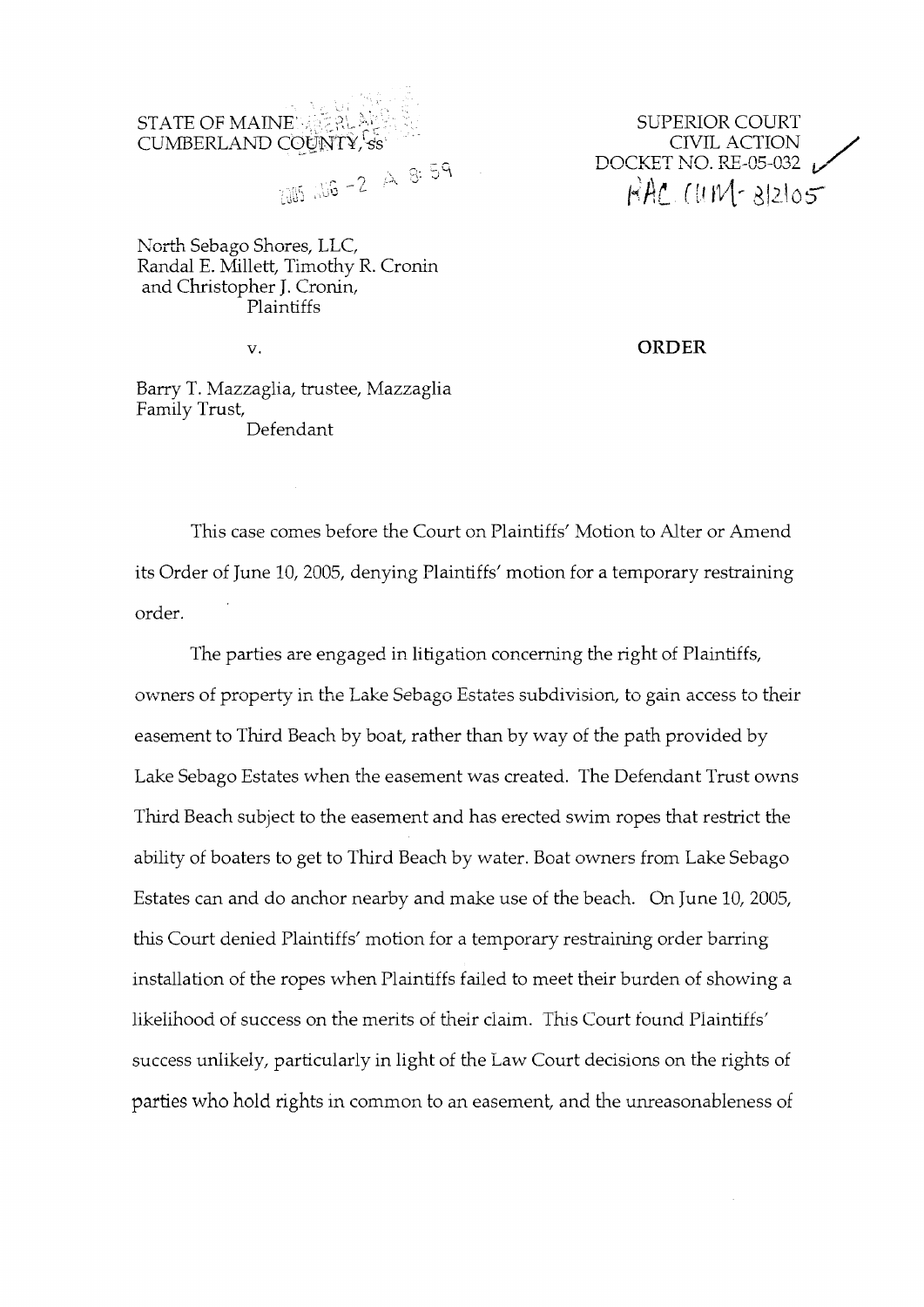subjecting Third Beach to heavy boat traffic, when the easement is for swimming and sunbathing only.

Plaintiffs bring a motion "under Rule 59(e) and/or 60(b)," arguing first, that this Court incorrectly interpreted the language of Maine's miscellaneous nuisance statute, 17 M.R.S.A. § 2802, in a way the materially alters their chance of success on the merits of their nuisance claim (Count I). Plaintiffs also argue that the June 10,2005 decision was based on a false representation by the Defendant that Plaintiff Randal Millet (Millet), who is confined to a wheelchair but who owns and uses a boat, was permitted to use the Defendant's dock to access Third Beach. The Defendant has withdrawn this offer, which Millet had previously declined, in light of the ongoing litigation between the parties.

I. Flaintiffs' Nuisance Claim.

Pursuant to M. Civ. R.  $60(b)(1)$ , relief from an order may be granted for **I/** mistake, inadvertence, surprise or excusable neglect." Here the Court agrees with Plaintiffs that the meaning of the term "collection of water" in 17 M.R.S.A. § 2802 refers to lakes and ponds, and includes legally unauthorized impeding or obstructing of passage in those bodies of water in the definition of miscellaneous nuisances.<sup>1</sup> To the extent the Order of June 10, 2005 suggests otherwise, it stands corrected.

<sup>&#</sup>x27; *5* 2802. Miscellaneous nuisances

The erection, continuance or use of any building or place for the exercise of a trade, employment or manufacture that, by noxious exhalations, offensive smells or other annoyances, becomes injurious and dangerous to the health, comfort or property of individuals or of the public; causing or permitting abandoned wells or tin mining shafts to remain unfilled or uncovered to the injury or prejudice of others; causing or suffering any offal, filth or noisome substance to collect or to remain in any place to the prejudice of others; obstructing or impeding, without legal authority, the passage **of any** navigable river, harbor or collection **of** water; corrupting or rendering unwhoiesome or impure the water of a river, stream, pond or aquifer; imprudent operation of a watercraft as defined in Title 12, section 13068, subsection 8; unlawfully diverting the water of a river, stream, pond or aquifer from its natural course or state to the injury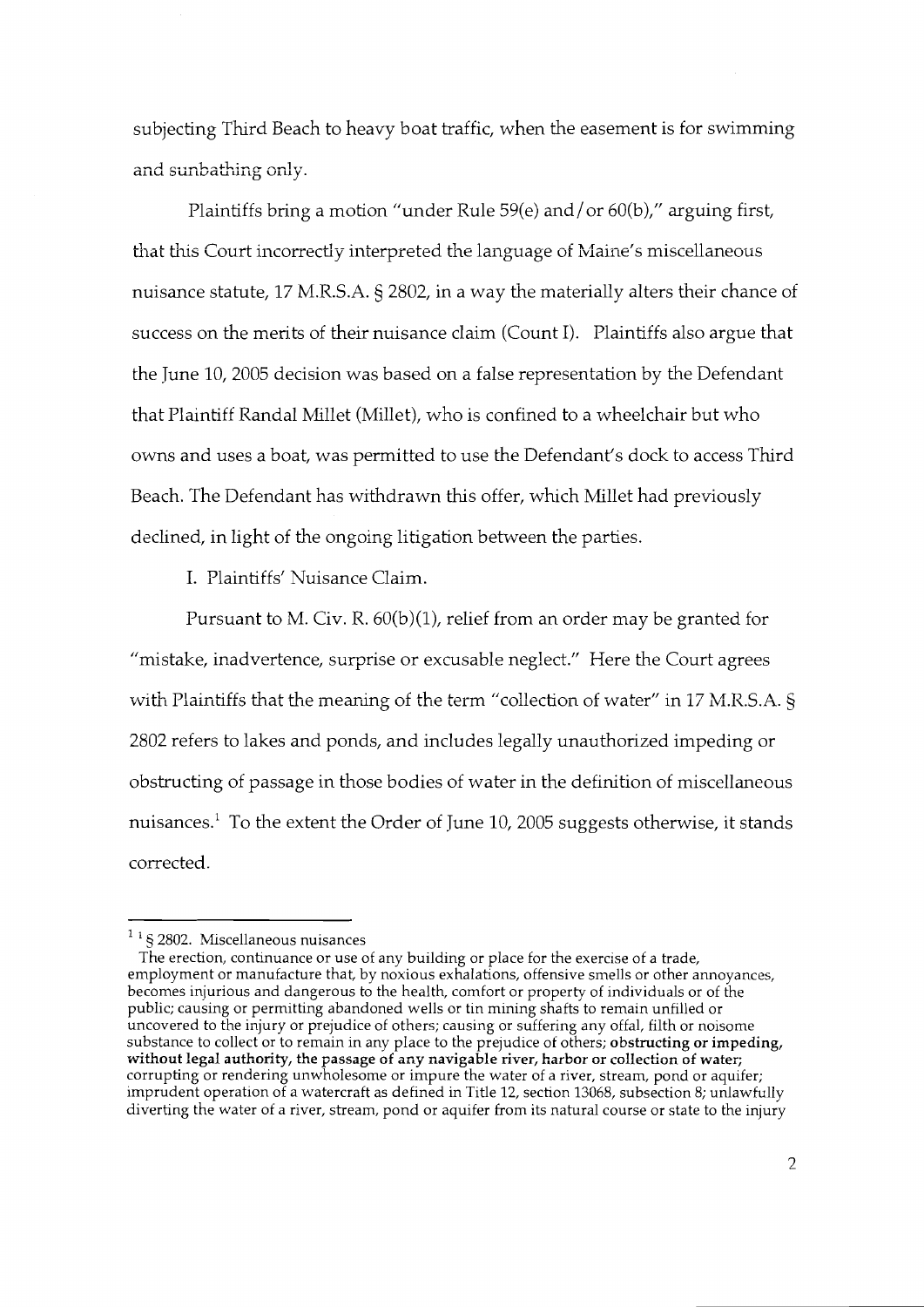Nonetheless, this Court found and finds Plaintiffs do not meet their burden of showing a substantial likelihood of success on the merits of their miscellaneous nuisance claim. To succeed, Plaintiffs will need to persuade a trial court that placing a swim rope across a swim area in a cove near two privatelyowned sand bars near the shore obstructs boat passage on Sebago Lake, and is outside the Defendants' legal authority, where Defendants own title to the area in question and where an easement for boating is not provided.

Nothing in the maps or record before this Court suggests the Defendant has placed ropes over anything other than its own property. Nor is there evidence before the Court suggesting the Defendant has violated any State or other regulation regarding this placement. Plaintiffs have not persuaded this Court that they are substantially likely to succeed in arguing the Defendant has no authority to protect its right in common with Plaintiffs to reasonable use of an easement for swimming and sunbathing by barring boat traffic in the swimming area and on the beach.

II. Mr. Millet's Rights of Access

Plaintiffs further suggest that the Defendant's refusal to allow Plaintiff Millet to make use of the Defendant's dock alters this Court's analysis of Plaintiffs' likelihood of success on their claim of interference. Under the Law Court's holding in *Poire v. Manchester*, requiring "reasonable" use of easement

or prejudice of others; and the obstructing or encumbering by fences, buildings or otherwise of highways, private ways, streets, alleys, commons, common landing places or burying grounds are nuisances within the limitations and exceptions mentioned. Any places where one or more old, discarded, worn-out or junked motor vehicles as defined in Title 29-A, section 101, subsection 42, or parts thereof, are gathered together, kept, deposited or allowed to accumulate, in such manner or in such location or situation either within or without the limits of any highway, as to be unsightly, detracting from the natural scenery or injurious to the comfort and happiness of individuals and the public, and injurious to property rights, are public nuisances. 17 M.R.S.A. *5* 2802 (ZOO4)(emphasis added).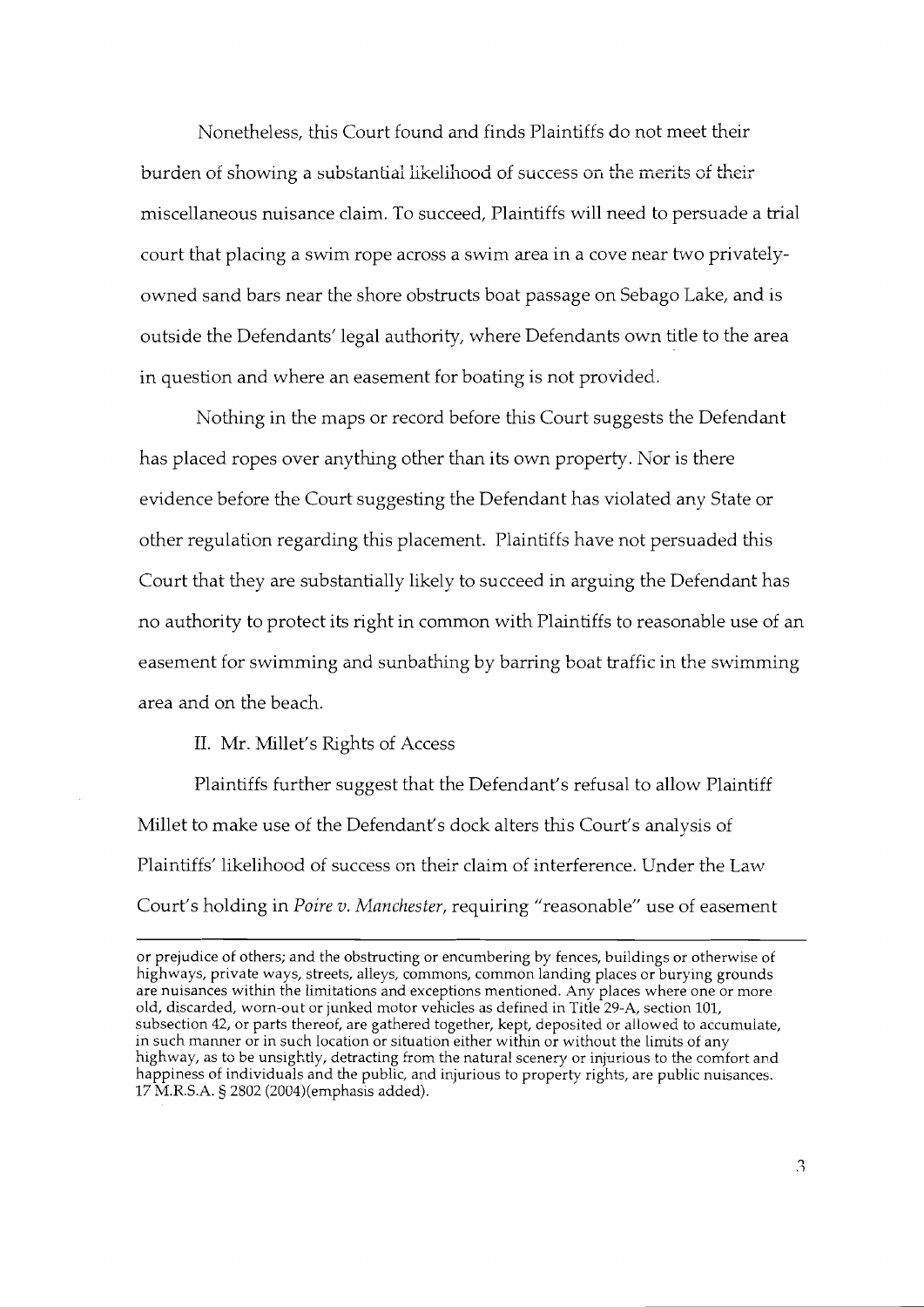rights held in common with others, and other case law, this Court found it far from "substantially possible" that Plaintiffs' proposed and past use of Third Beach would be found reasonable in a trial on the merits. 506 A.2d 1160, 1162 (Me. 1986). This Court listed a number of factors in its reasonableness analysis, only one of which was the Defendant's previous willingness to accommodate Plaintiff Millet. The falling away of that factor does not change the reasonableness balance in Plaintiffs' favor, in light of the remaining factors weighing on the side of the Defendant, and discussed in detail in this Court's Order.

Although it has no bearing on this Motion, this Court welcomes the Plaintiffs' suggestion at oral argument that a compromise might be reached by the parties making some, but not all, of Third Beach accessible to Plaintiffs' boats. However neither this Court's inadvertence in the matter of the statutory language of 17 M.R.S.A. § 2802, nor the Defendant's unwillingness to accommodate Plaintiff Millet at the Defendant's dock alter this Court's analysis of the likelihood of Plaintiffs' success on the merits of their claims for purposes of a temporary restraining order. Plaintiffs Motion to Alter or Amend its Order of June 10,2005 is hereby DENIED.

Dated *Curry* 2,2005

Justice, Superior Court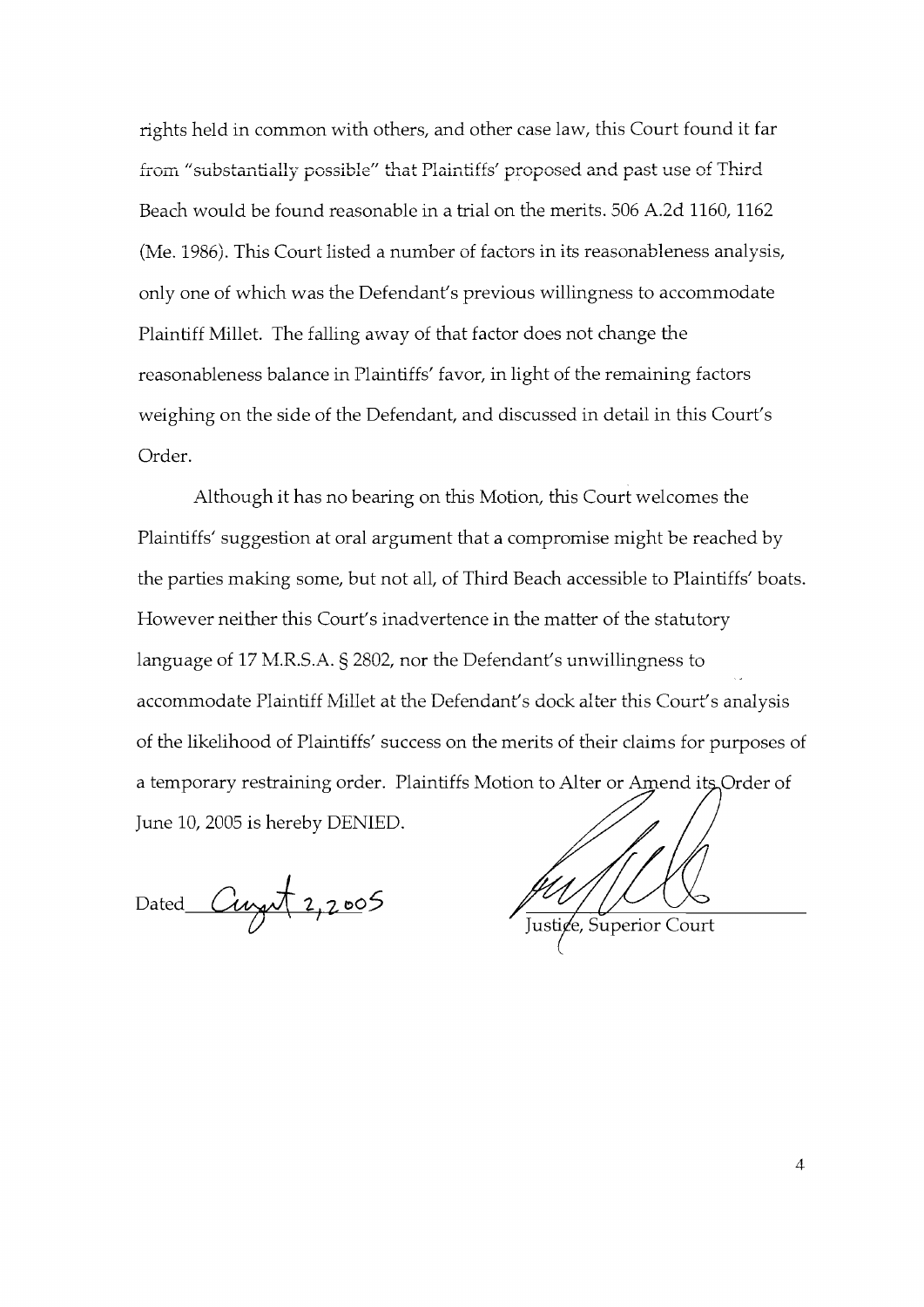**COURTS** id County x 287 e 04112-0287

> CHRISTOPHER NEAGLE ESQ PO BOX 9711 PORTLAND ME 04104-5011

**COURTS** ad County x 287 e 04112-0287

 $\label{eq:2.1} \frac{1}{\left\| \frac{1}{\| \mathbf{y} \|_{\mathbf{y}}^2} \right\|_{\mathbf{y}}^2} \leq \frac{1}{\| \mathbf{y} \|_{\mathbf{y}}^2} \leq \frac{1}{\| \mathbf{y} \|_{\mathbf{y}}^2} \leq \frac{1}{\| \mathbf{y} \|_{\mathbf{y}}^2} \leq \frac{1}{\| \mathbf{y} \|_{\mathbf{y}}^2}$ 

 $\label{eq:2.1} \frac{1}{\sqrt{2}}\int_{\mathbb{R}^3}\frac{1}{\sqrt{2}}\left(\frac{1}{\sqrt{2}}\right)^2\left(\frac{1}{\sqrt{2}}\right)^2\left(\frac{1}{\sqrt{2}}\right)^2\left(\frac{1}{\sqrt{2}}\right)^2\left(\frac{1}{\sqrt{2}}\right)^2.$ 

 $\mathcal{L}_{\text{max}}$  and  $\mathcal{L}_{\text{max}}$ 

 $\sim$   $\sim$ 

DANIEL MITCHELL ESQ PO BOX 9729 PORTLAND ME 04104-5029

 $D U$ 

 $\mathcal{L}^{\text{max}}_{\text{max}}$ 

 $\sim 10^{-10}$ 

 $\label{eq:1} \mathcal{L}(\mathbf{x}) = \mathcal{L}(\mathbf{x}) \mathcal{L}(\mathbf{x}) = \mathcal{L}(\mathbf{x}) \mathcal{L}(\mathbf{x})$ 

 $\Delta \sim 1$ 

 $\label{eq:2.1} \frac{d\mathbf{y}}{dt} = \frac{1}{2} \sum_{i=1}^n \frac{d\mathbf{y}}{dt} \left( \frac{d\mathbf{y}}{dt} \right) \left( \frac{d\mathbf{y}}{dt} \right) \left( \frac{d\mathbf{y}}{dt} \right)$ 

 $\rho$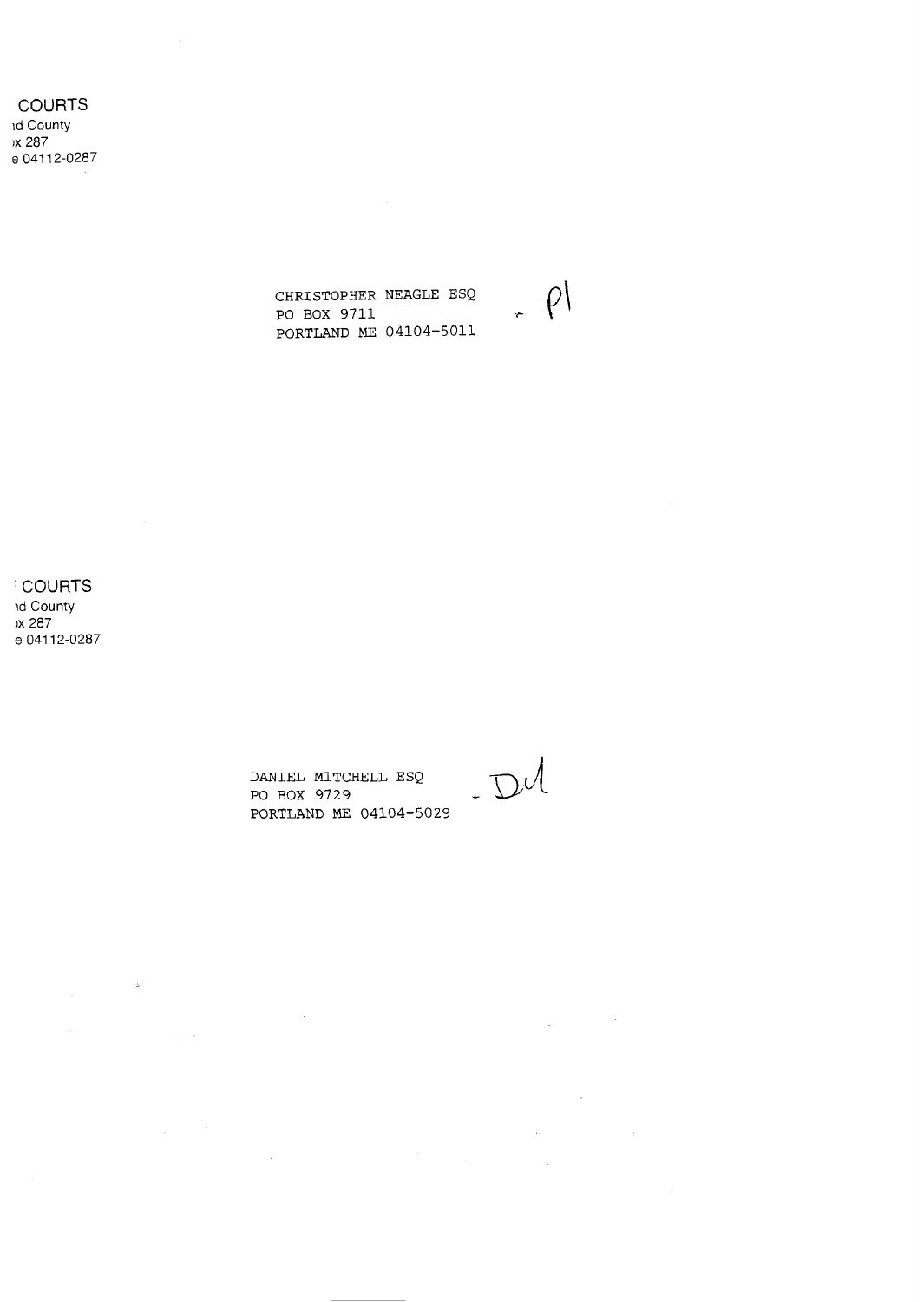| <b>STATE OF MAINE</b><br>CUMBERLAND, ss.                            | DUERK'S OFFICE<br>2006 HAR 27 A S: 04 |                                          | <b>SUPERIOR COURT</b><br><b>CIVIL ACTION</b><br>DOCKET NO: RE-05-032<br>$\mathbb{R}^n \times \mathbb{R}^n \rightarrow \mathbb{R}^n$ |  |
|---------------------------------------------------------------------|---------------------------------------|------------------------------------------|-------------------------------------------------------------------------------------------------------------------------------------|--|
| $\star$<br>$\star$<br>NORTH SEBAGO SHORES, LLC<br>$\star$           |                                       |                                          |                                                                                                                                     |  |
| v.                                                                  |                                       | $\star$ .<br>*<br>$\star$                | <b>ORDER</b>                                                                                                                        |  |
| BARRY MAZZAGLIA, TRUSTEE<br>OF THE MAZZAGLIA FAMILY<br><b>TRUST</b> |                                       | $\star$<br>*<br>$\star$<br>*<br>$^\star$ |                                                                                                                                     |  |

This case comes before the Court on Defendant Barry Mazzaglia's, Trustee of the Mazzaglia Family Trust, Motion for Summary Judgment on the claims brought by North Sebago Shores, and Partial Summary Judgment on Defendant's counterclaim for Trespass and Nuisance.

# **BACKGROUND FACTS**

Since 1990, the Mazzaglia Family Trust (the "Trust") has been the fee owner of a beach commonly known as "Third Beach" located on Sebago Lake. Barry Mazzaglia is the trustee of the Trust. Third Beach is adjacent to the Lake Sebago Estates subdivision.<sup>1</sup> Third Beach abuts a designated "common area" of Lake Sebago Estates at the southern end of the subdivision. There is a pathway that provides access from Lake Sebago Estates to Third Beach. Plaintiffs Randal E. Millet, Timothy R. Cronin and Christopher J. Cronin, own lots in Lake Sebago Estates. In the past, they have all accessed Thrd Beach via boat. Each of their

 $1$  Lake Sebago Estates was developed by the Patten Corporation, which also was the original grantor of the property owned by the Trust, including Third Reach.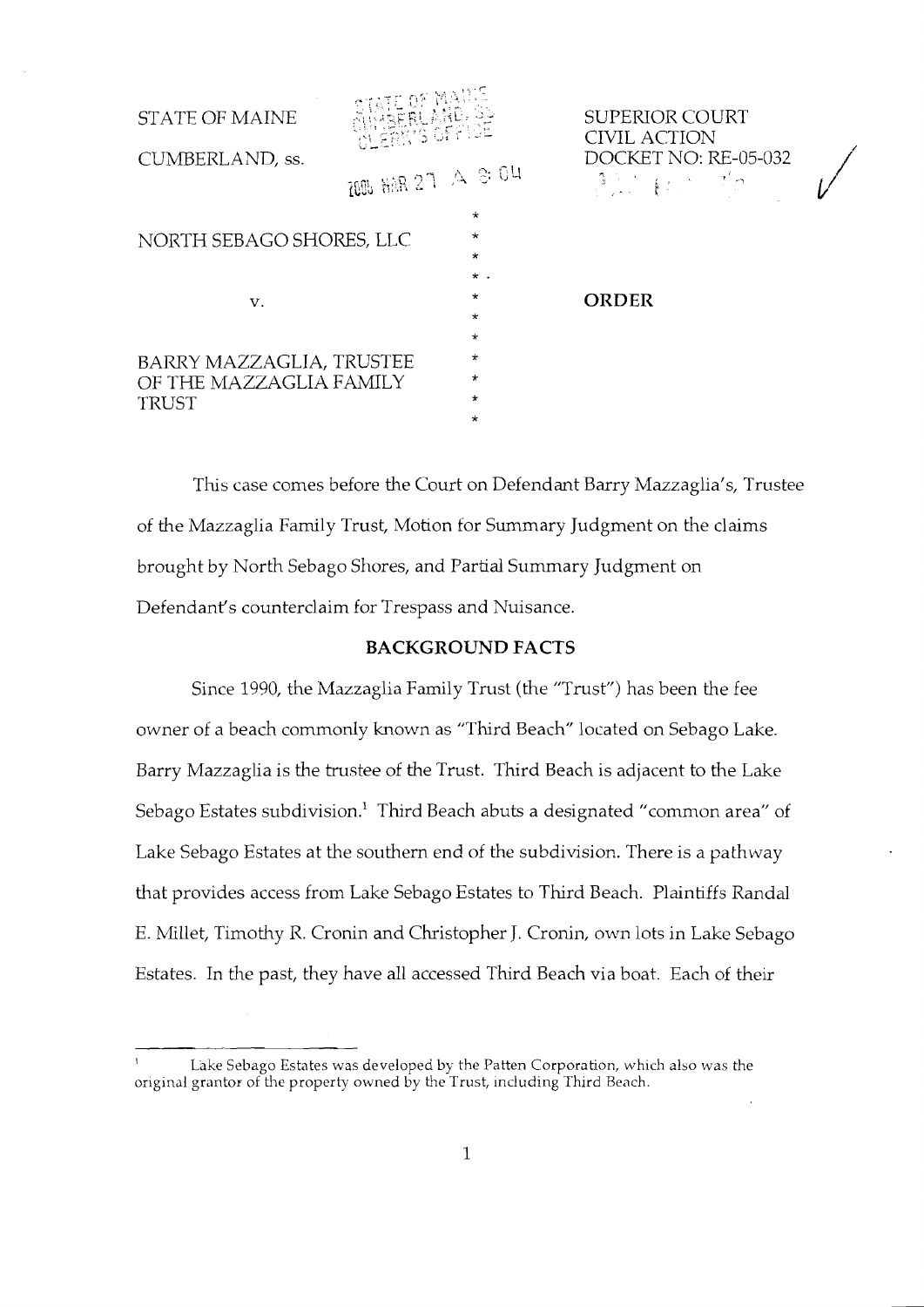deeds contains the following grant of an appurtenant easement with regard to Third Beach:

Also conveying without covenants of any kind, to the Grantee herein, its successors and assigns, a non-exclusive easement to use for sunbathing and swimming in common with others the sandbar area located on other land of the Grantor herein situated easterly of the Common Area adjacent to Lot No. 18.

The deeds conveyed to Plaintiffs also contain the following clause

regarding fishing rights:

No activity shall be allowed in the Common Areas that will unduly disrupt the wildlife contained therein, providing, however, that this provision is not intended to prevent fishing within the areas.

During the 1990's, at peak beach times during the summer months it was not uncommon for 70-80 boats and an additional number of jetskis to be landed on Third Beach at one time. In 1994, a boat struck Mr. Mazzaglia's six-year old son while trying to land on the beach. Throughout the years, Mr. Mazzaglia has attempted to prevent members of the public from trespassing on Third Beach.<sup>2</sup> (Pl. SMF  $\P$  43). The parties dispute whether Mr. Mazzaglia asked Plaintiffs to discontinue using their boats to access Thrd Beach. (Pl. SMF **91** 46).

In 2001, Mr. Mazzaglia erected an Organized Swim Area on Third Beach. He installed line floats and buoys with the words "swim area" on them within approximately 200 feet from the shore. $3\,$  Mr. Mazzaglia's stated purpose for establishing an organized swim area was to protect the sunbathers and swimmers rightfully on the beach from boaters. As a result of the swim area,

He complained to law enforcement authorities on a regular basis. (Pl. SMF  $\P$  43)

According to the maps provided, the length of the swim area runs almost the entire length of Third Beach, approximately 1,200 feet. (Pl. SMF [ 47).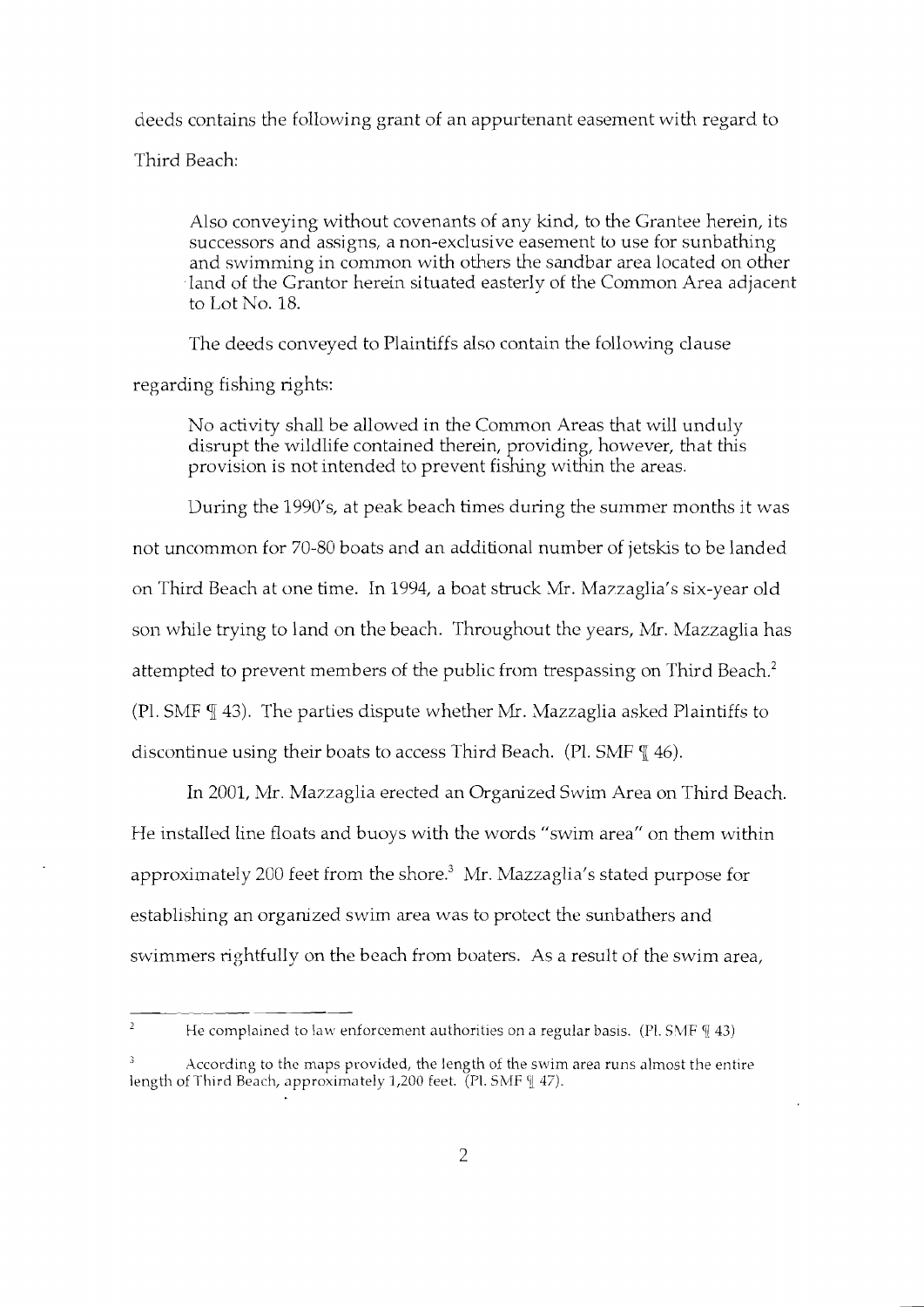Plaintiffs' boating access to the beach has been limited to mooring and wading through the water, or landing further down the beach and having to walk approximately 500 feet, approximately one tenth of a mile. It is disputed whether the pathway to Third Beach is always accessible for Plaintiffs. (Def. SMF  $\P$  6).<sup>4</sup>

Plaintiffs claim that their beach easement rights encompass accessing Third Beach by boat. As such, they seek a determination that the swim area infringes upon their beach easement rights. Plaintiffs' complaint seeks relief in the form of nuisance and trespass (Count I), declaration of easement rights (Count 11), and interference with easement rights (Count 111). The Trust's counterclaim seeks relief in the form nuisance and trespass.

### DISCUSSION

In a motion for summary judgment, the Superior Court must examine the evidence in the light most favorable to the nonmoving party to determine whether the parties' statements of material facts and record citations reveal a genuine issue of material fact. *Rogers v. Jackson, 2002 ME 140, 5, 804 A.2d 379, 380.* 

# a. Plaintiffs' Easement Rights

The first issue in this case is whether the Plaintiffs' deeds include the right to access Third Beach by boat from waters of Sebago Lake in order to exercise their appurtenant easement rights. The construction of a deed is a question of law. ALC *Dev. Corp. v. Walker*, 2002 ME 11, ¶ 10, 87 A.2d 770, 774. In interpreting

Defendant asserts that the pathway accessing Third Beach from Lake Sebago Estates is always accessible. Plaintiffs assert that the pathway is rocky, steep, wet, and floods at times. Furthermore, Mr. Millet is in a wheel chair and cannot access Third Beach via the path.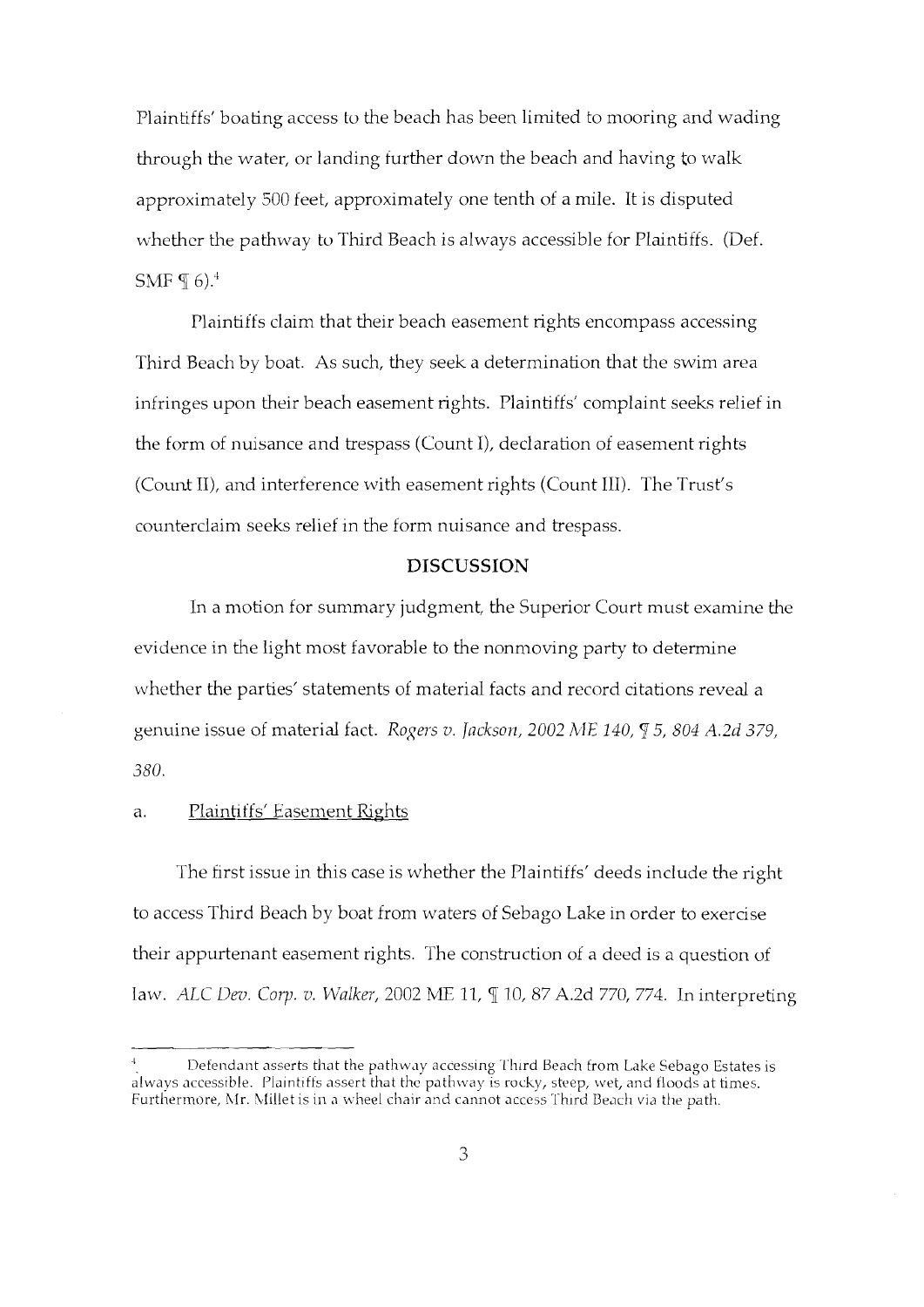a deed, the words of the deed are given their general and ordinary meaning to see if they create an ambiguity. *Id.* If the terms of the deed are unambiguous, the Court looks no farther than the language of the deed as a whole to determine the parties' intent. *Id; see Pierre v. Grondin,* 513 A.2d 1368 (Me. 1986). However, if the terms are ambiguous, the court may look to extrinsic evidence for guidance. *Icl.* 

Here, the deed clearly states that Plaintiffs have a "non-exclusive easement to use for sunbathing and swimming in common with others." This language is clear and unambiguous. It does not say, as could be the case, that the easement is for "boating activities" or "for all purposes."<sup>5</sup> Rather, the easement specifically limits activity on the beach to sunbathing and swimming. Although the sport of fishing is not encompassed in sunbathing and swimming, the deed sanctions fishing in a different section. The dced does not, however, mention boating or boating access to the beach

According to the regulations established by the Director of the Maine Bureau of Parks and Lands, as authorized by Title 12 MRSA 51894,

All organized swim areas must be enclosed with line floats  $\dots$  No swim area may extend beyond the water safety zone (200 feet from any shore) or one-third the distance to the opposite shore, whichever is less. A State Permit is not necessary to establish an organized swim area.<sup>6</sup>

The Trust, as owner of Third Beach, is within its rights to erect a swim area within the safety zone for the protection of swimmers as long as the

*<sup>3</sup>*An easement granted the "right to use in common with grantor and others lawfully entitled thereto, the beach. . . for the purpose of bathing and boating." *Poire* **v.** *12/Ianchesfer,* 506 A.2d 1160, 1161 (Me. 1986). Another easement granted "the right to use, for all purposes, a way or road known as the Goodwin Road and Tower Road." Ware v. Public Service Company of New Hampshire, 412 A.2d 84, 85 (Me. 1980).

**<sup>6</sup>**The rules define an "organized swim area" as: Any developed swim area, especially those areas developed by summer camps, community organizations and other shoreline owners, which is enclosed by line floats and delineated by at least two "Swim Area" markers at the outer off shore bounds.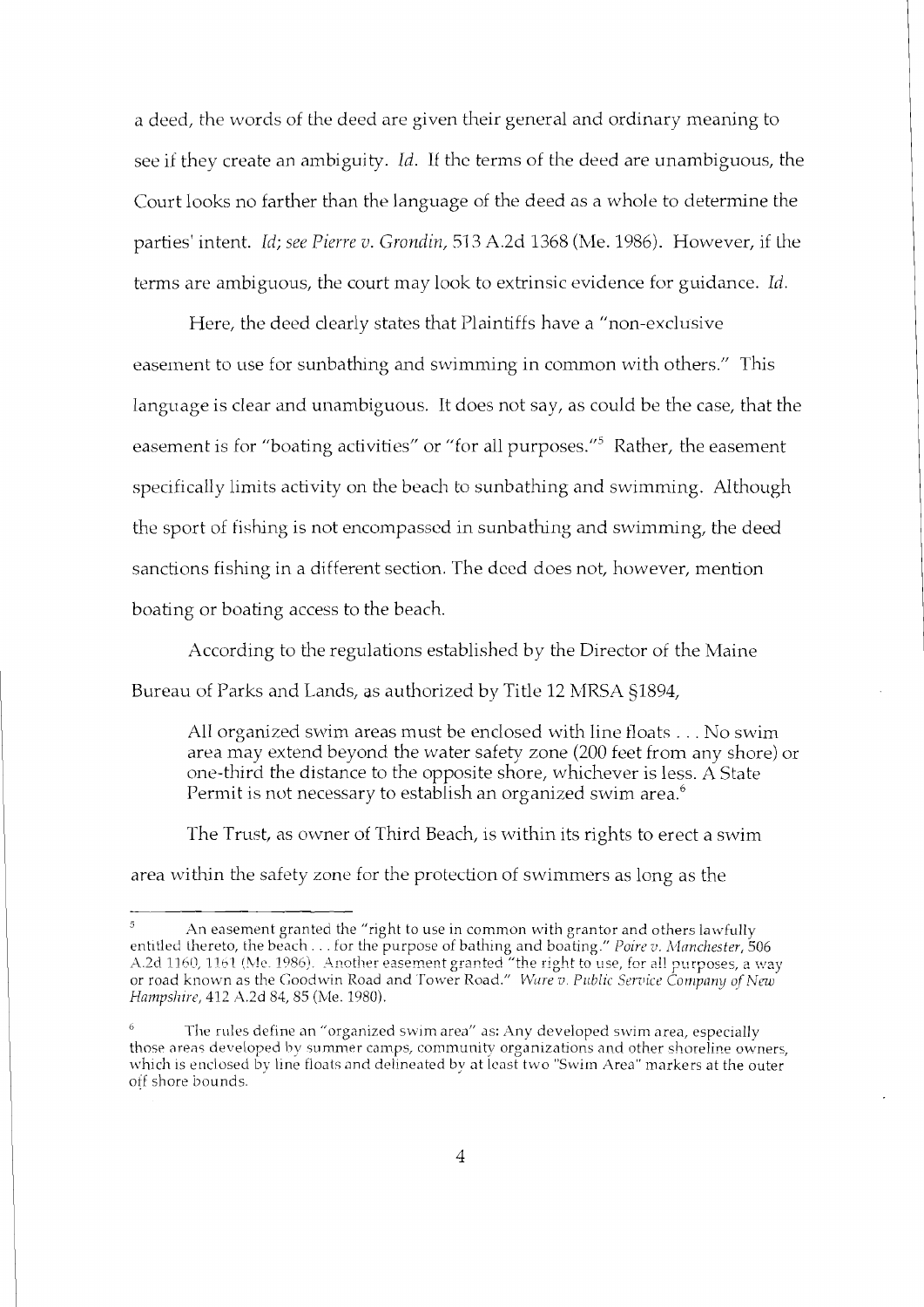establishment of a swim area does not infringe upon the easement rights of Plaintiffs to enjoy sunbathing and swimming activities. In this case, the swim area does not infringe upon the easement rights of Plaintifts. Rather, it allows Plaintiffs to enjoy their rights to swim peacefully on Thrd Beach while providing protection from encroaching motorboats and jetskis.

# b. Laches

Plaintiffs argue that the Trust is barred from attempting to prohibit their recreational boating uses of Third Beach after allowing them to occur for 15 years. The defense of laches is applied when "the omission to assert the right has continued for an unreasonable and unexplained lapse of time, and under circumstances where the delay has been prejudicial to an adverse party, and where it would be inequitable to enforce the right." *Glew v. Glew*, 1999 ME 114, ¶ 13,734 A.2d 676, 681. Whether laches applies in a given circumstance is a question of law. See Id.

Here, it is undisputed that Mr. Mazzaglia became the owner of Third Beach in 1990, approximately 11 years before he installed the swim line. However, it is disputed whether Mr. Mazzaglia asserted his rights on Thrd Beach directly to Plaintiffs during this time. Further, Plaintiffs have not demonstrated that their interests have been prejudiced by the delay, if any, of Mr. Mazzaglia's assertion of the rights of the Trust.' Accordingly, Plaintiffs have failed to establish the requisite elements of laches to bar the Mr. Mazzaglia's action.

c. The Trust's Counterclaims

<sup>-</sup>   $\frac{7}{1}$  Rather, Plaintiffs argue that the assertion of Mr. Mazzaglias rights, by installing the swim line, has prejudiced their rights. That, however, is not the question to be answered.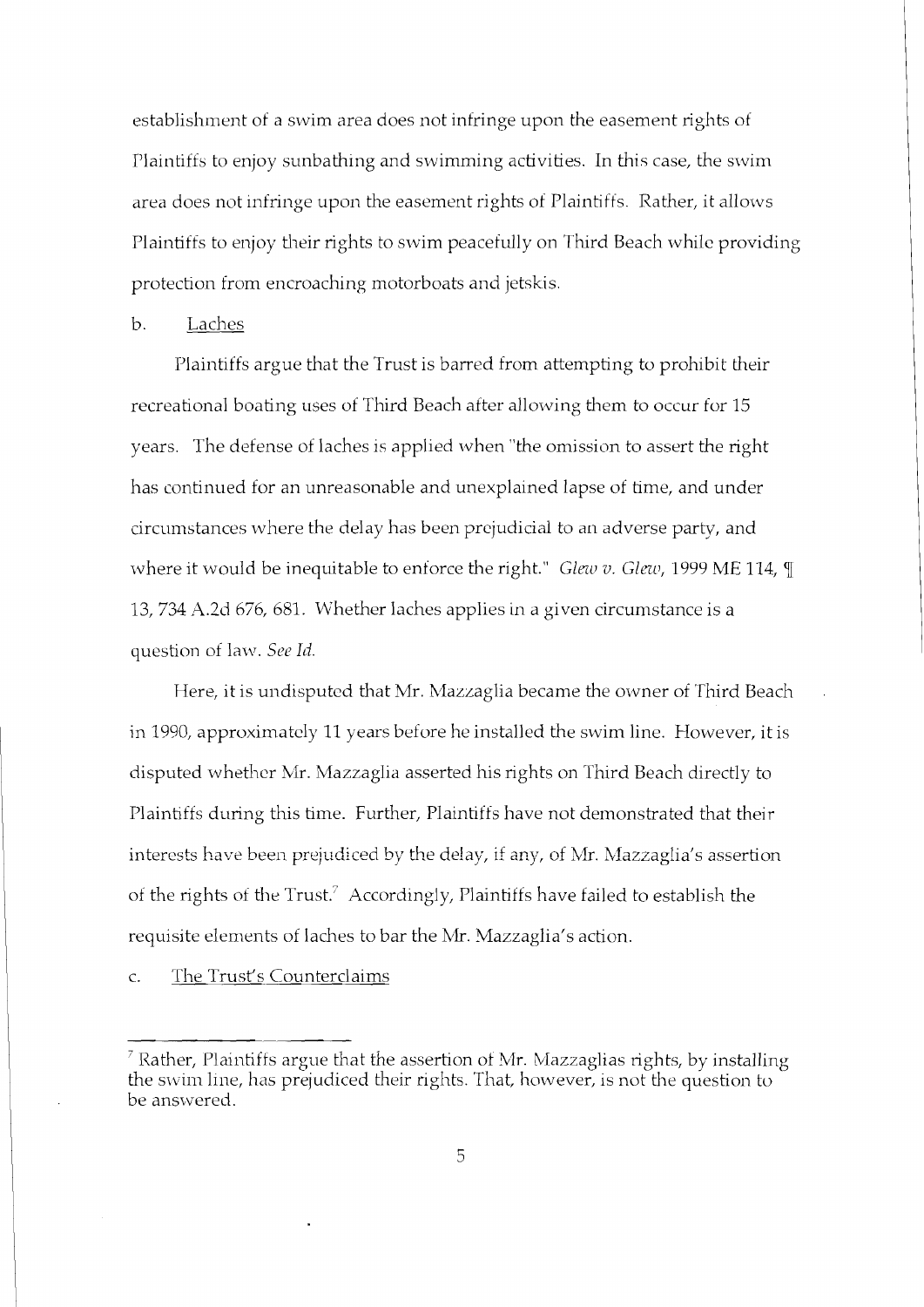Turning to the Trust's argument that volleyball and picnicking constitute an excessive use of Plaintiffs' easement rights and amount to trespass and nuisance. $\delta$  An owner of an easement may not exceed his rights either in the manner or extent of its use. *Beckwith* v. Rossi, 175 A.2d 732, 735 (Me. 1961). Easement rights encompass all rights incident or necessary to its proper enjoyment and nothing more. Id.

Here, the rights incident or necessary to the proper enjoyment of sunbathing and swimming as they are traditionally understood encompass, among other things, walking the beach, reading a book, collecting shells, picnicking, and playing frisbee or beach volleyball. While daily 40-person volleyball matches may constitute trespass and nuisance, a one-time event does not. The activities engaged in by Plaintiffs to this date do not amount to trespass or nuisance.

The entry is:

The Trust's motion for summary judgment as to all counts of Plaintiffs' complaint is GRANTED.

The Trust's motion for partial summary judgment opits counterclaim for trespass and nuisance is DENIED.

DATE: 11 mal 27,2006

ánd A. Cole Justice, Superior Court

The Trust complains that the one 40-person game volleyball match orchestrated as a "peaceful protest" by Plaintiffs constitutes trespass and nuisance.